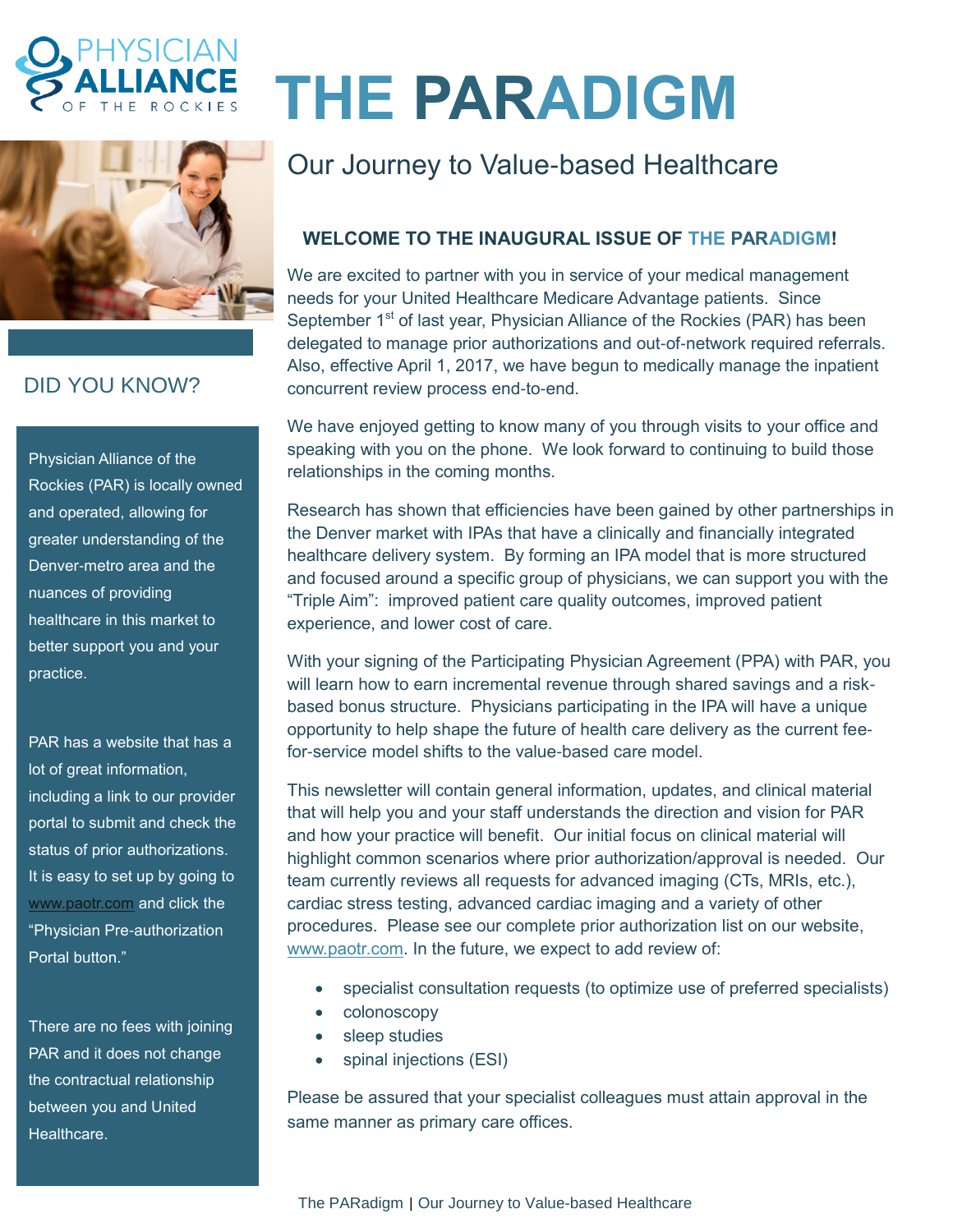#### **Why do we intensely scrutinize requests for advanced imaging?**

To start, it has been estimated that 20-50% of all "high-tech" imaging provides no useful clinical information to benefit patient care and may be unnecessary. Patients frequently drive many of these requests with a lack of understanding of better options and fear of the unknown. The ease of internet access to medical resources likely does patients a disservice.

All providers should familiarize themselves with the Choosing Wisely website [\(www.choosingwisely.org\)](http://www.choosingwisely.org/). This site identifies frequently used tests or procedures whose necessity should be questioned. A large portion of low value testing turns out to be imaging. Additionally, high tech imaging is expensive, frequently exposes patients to ionizing radiation with risk for future cancers, and uncovers incidental findings that lead to further follow up evaluation and patient anxiety. Please see link for imaging tests that are believed to be overused: [http://annals.org/data/Journals/AIM/25337/10TT1.png.](http://annals.org/data/Journals/AIM/25337/10TT1.png)

When requests for advanced imaging come through to PAR, our team will review all appropriate clinical notes/data and current guidelines in regards to the clinical question. We might ask your office for prior studies or more data to help determine the appropriateness of the imaging requested. We will frequently have suggestions sent back, aligned with the current clinical guidelines, when it seems that advanced imaging is not indicated.

Ultrasound testing will be utilized when appropriate, based on its lower risk to patients (no radiation) and reduced overall expense. Vascular and renal imaging are especially suited for ultrasound evaluation. A postponement in imaging might be recommended to give time for conservative care to be optimized (joint and low back pain). Occasionally, we may recommend a referral to a specialist instead of advanced imaging if it seems possible that a specialist provider might not need imaging to manage the problem at hand.

There may be some scenarios where more costly tests will be recommended, if it has the potential to streamline care. We will make it a habit of communicating Risk Adjustment Factor (RAF) diagnosis codes that appear in the clinical data being reviewed. These will be sent back to the primary care provider's office. It will still be incumbent upon the provider to properly document these codes at future office visits to get credit towards your RAF score.

#### **How long will it take to get my prior-authorization of elective services completed?**

Please allow enough time before the elective services are to be rendered for PAR to review the diagnosis and other clinical documentation. Typically, PAR will render the medical necessity decision quickly, if all necessary information is provided at the time the request is submitted.

If additional documentation is needed in order to review the request, the requesting provider will be notified. The request will be pended awaiting the additional documentation. This process can significantly increase the amount of time necessary to render a decision.

For UnitedHealthcare Medicare Advantage members, the timeline for authorization on a routine request will not exceed 14 days, as required by federal law. Please only submit requests for urgent care when the issue is such that the test must be done immediately to prevent a serious deterioration in the patient's health. Scheduling issues are NOT urgent.